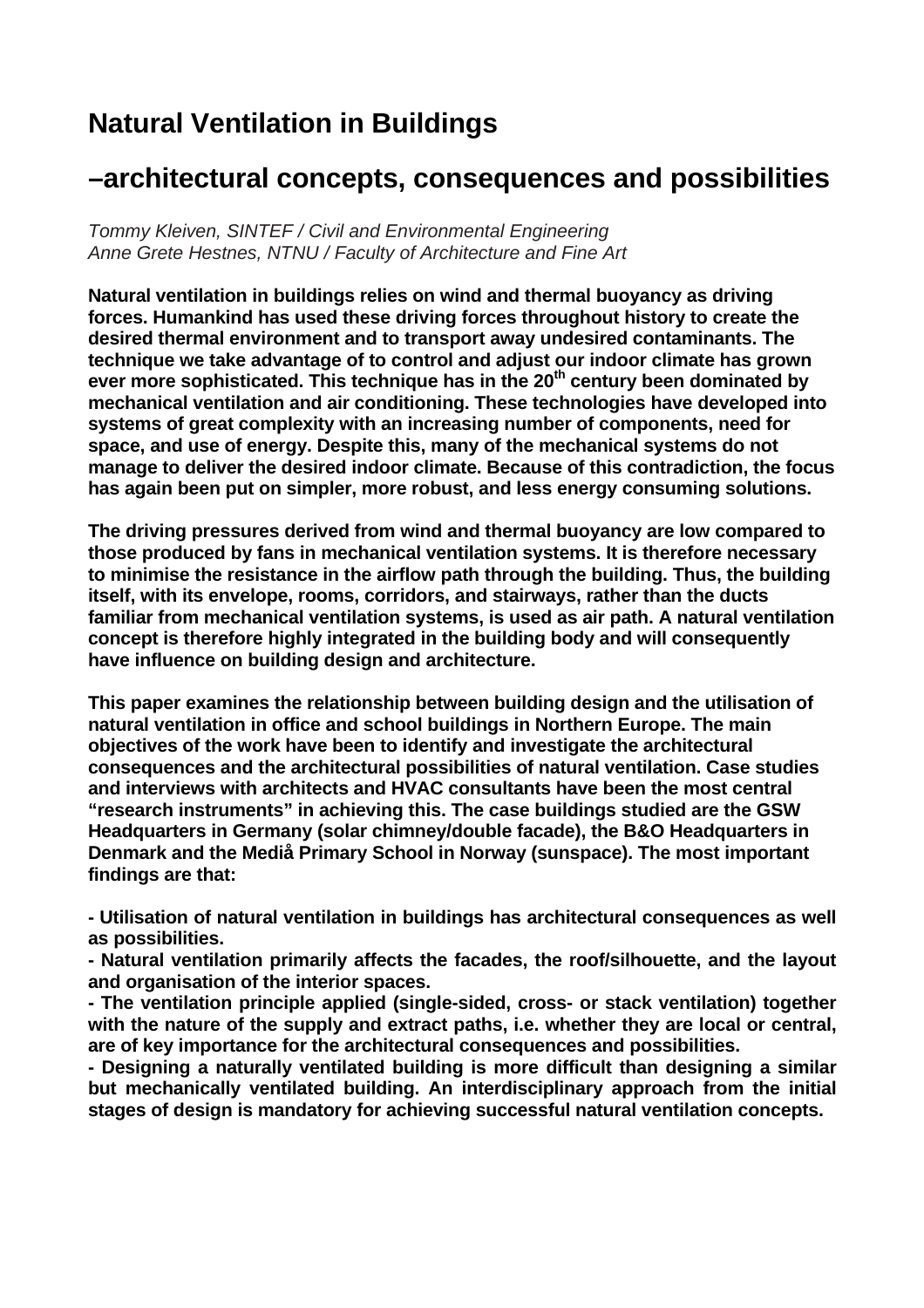## **Principles and elements of natural ventilation**

The principles of natural ventilation in buildings are relatively few and straightforward, relying on wind, thermal buoyancy, or both as driving forces. There is, however, a whole range of subtle and sophisticated ways to take advantage of the natural driving forces to promote the ventilation principles. This is exemplified in a number of both new and old buildings that utilise natural driving forces for ventilation.

The utilisation of natural ventilation in modern buildings is almost without exception done in conjunction with a mechanical driving force that assist the natural forces in periods when they do not suffice. The combination of natural and mechanical driving forces is most commonly referred to as *hybrid<sup>1</sup>* or *mixed mode*<sup>[2](#page-8-1)</sup> ventilation in the literature. We have, however, decided to use the term *natural ventilation* in this paper, even if auxiliary fans are installed in the buildings we deal with. The reason for this is that our focus is on the "natural part" of the ventilation system, and the consequences and possibilities this part has for the architecture.



*Figure 1 Wind and thermal buoyancy, here illustrated with the wind blowing in a tree (left) and a glider ascending attributable to thermal buoyancy (right), are the two natural "engines" that can be utilised to drive air in, through and out of buildings.* 

We use three essential aspects of natural ventilation to describe and classify various concepts. The first aspect is the *natural force* utilised to drive the ventilation. The driving force can be wind, buoyancy or a combination of both (Figure 1). The second aspect is the *ventilation principle* used to exploit the natural driving forces to ventilate a space. This can be done by single-sided ventilation, cross ventilation, or stack ventilation (Figure 2).



*Figure 2 Sketches illustrating the three ventilation principles, from left to right; single-sided ventilation, cross-ventilation and stack ventilation. As a rule of thumb, single sided ventilation is effective to a depth of about 2 – 2.5 times the floor to ceiling height, cross ventilation is effective up to 5 times the floor to ceiling height and stack ventilation is effective across a*  width of 5 times the floor to ceiling height from the inlet to where the air is exhausted<sup>3</sup>.

The third aspect is the *characteristic ventilation element* used to realise and/or enhance the natural ventilation principles. These elements are characteristic for natural ventilation, and distinguish natural ventilation concepts from other ventilation concepts. However, natural ventilation can be realised without the use of dedicated ventilation elements. The building itself then doubles as a ventilation element. With such a building integrated element we understand that the building as a result of its design is capable of harnessing the natural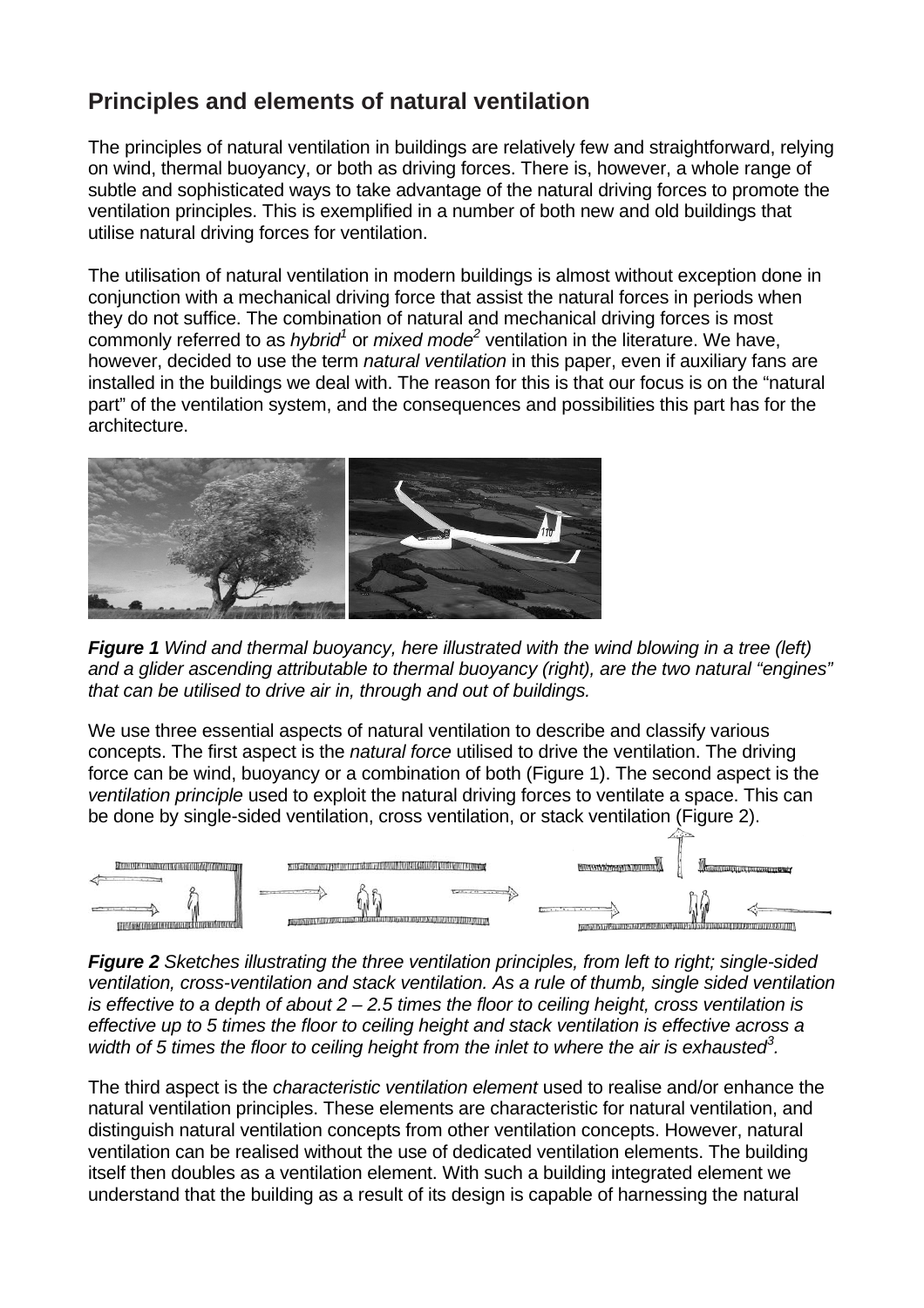driving forces and of directing the ventilation air through its spaces without the need for dedicated ventilation elements. In this sense, a building integrated ventilation element is really not an element, but rather the absence of one. As the "ventilation system" and the occupants share the same spaces (rooms, corridors, stairwells et cetera), and windows and doors are utilised as part of the air-paths as well, the most characteristic feature of a building integrated element is that the building appears not to have a ventilation system at all. The main advantage with a building integrated element is that the ventilation system represents no additional use of space in the building. Ductworks, ventilation plants, and related components are avoided. The B&O Headquarters building is a good example of this approach.

Most naturally ventilated buildings do, however, make use of dedicated ventilation elements to harness the natural driving forces and to support the airflow through the building. An overview over the various elements, together with the ventilation principle the various elements is most likely to be associated with, is provided in *Table1*.

| <b>Characteristic element</b>     | <b>Ventilation principle</b>  | <b>Supply or exhaust</b> |
|-----------------------------------|-------------------------------|--------------------------|
| Wind scoop                        | Cross and stack               | Supply                   |
| Wind tower                        | Cross and stack               | Extract                  |
| Chimney                           | Cross and stack               | Extract                  |
| Double facade                     | Cross, stack and single-sided | Supply and extract       |
| Atrium                            | Cross, stack and single-sided | Supply and extract       |
| Ventilation chamber               | Cross and stack               | Supply and extract       |
| Embedded duct                     | Cross and stack               | Supply                   |
| Ventilation opening in the facade | Cross, stack and single-sided | Supply and extract       |

*Table 1 The relation between characteristic ventilation elements and ventilation principles. The table also shows whether the individual element is used in the extract or in the supply end of the air-path. Some characteristic elements can be used both as extract and supply.* 

In addition to the principles and elements above, the nature of the supply and exhaust paths is crucial to the architectural consequences and possibilities associated with a natural ventilation concept. With supply and exhaust paths we understand the air path the ventilation air travels between the outside and the occupied spaces inside a building, i.e. not the airflow path within the occupied zones. The supply and exhaust paths can be divided into two categories: local and central.

A central supply path means that one or several occupied zones are serviced by the same path. The ventilation air can be given different treatments along this path. It can be filtered, heated and cooled, and fans can be installed to surmount pressure drops in the airflow path. Thus, one single filter unit, one single heat exchanger, and one single fan can service the entire supply airflow. A central exhaust path means that used air from one or several occupied zones is collected and exhausted at the same point. When both supply and exhaust paths are central, heat recovery is easier to implement. An embedded duct and an atrium are examples of central supply paths. A staircase that serves as a stack is a central exhaust path.

As opposed to central supply and exhaust paths, local supply and exhaust paths have no distribution system associated with them. The air is taken into and exhausted out of an occupied space directly through openings in the building envelope. Openable windows and hatches in the façade are examples of local supply and exhaust paths.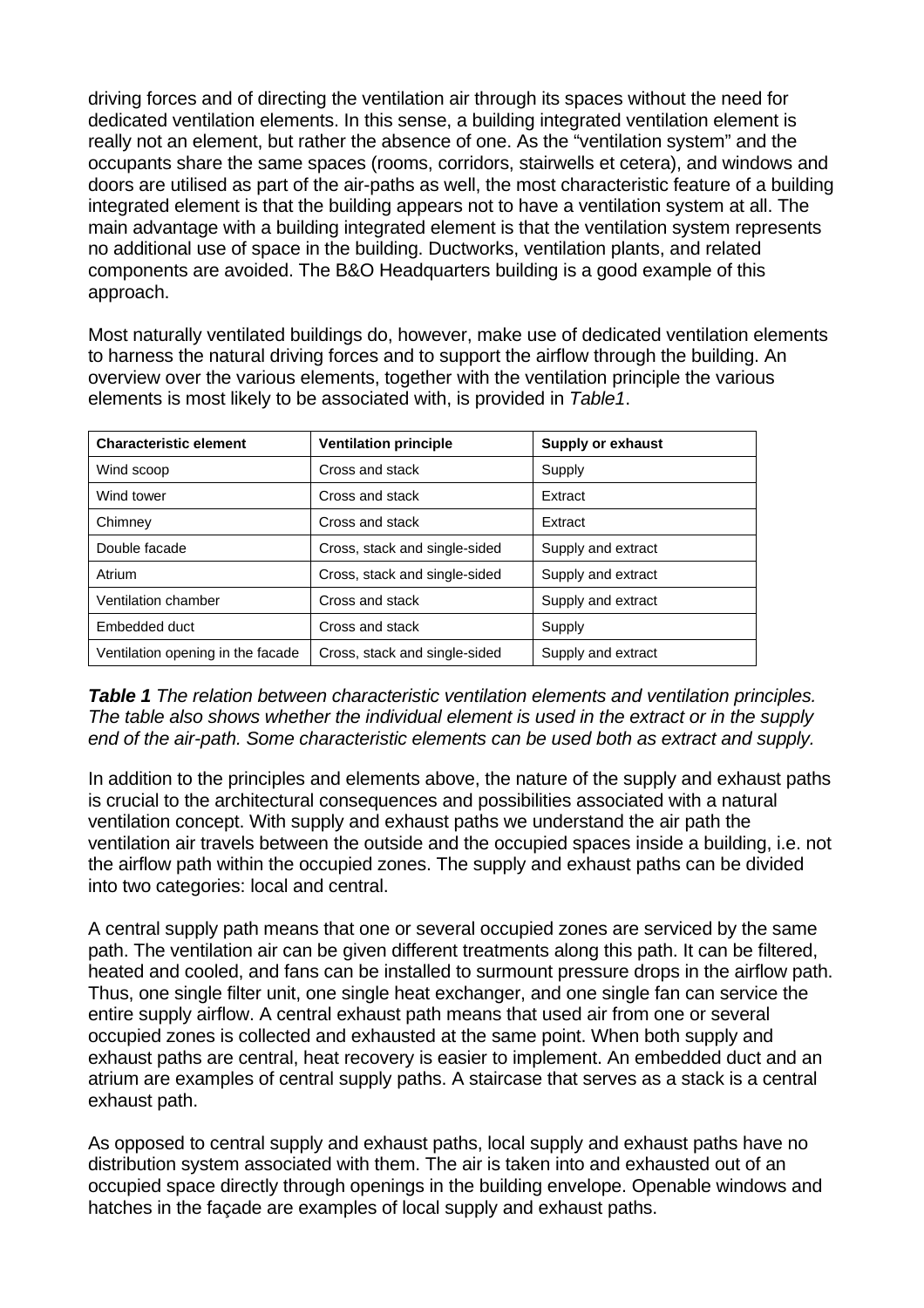## **Architectural consequences of natural ventilation**

Three case buildings have been investigated: two office buildings (the GSW Headquarters and the B&O Headquarters) and one school building (the Mediå primary school). Their respective design teams (architect and HVAC/energy consultant) were also interviewed. In addition to the three case study buildings, a number of other buildings were also investigated, but in those cases in less detail.

#### **GSW Headquarters**



*Figure 2 The Gemeinnützige Siedlungs- und Wohnungsbaugesellschaft (GSW) Headquarters, (1999) in Berlin, Germany was designed by Sauerbruch Hutton Architects and Arup (HVAC/energy consultant). The 22 story tall building is characterised by a double facade towards the west that utilises solar energy to boost the thermal bouyancy in the cavity, which in turn suck air out of the building. Fresh air is provided through a myriad of ventilation inlets in the east facade. The plan of the highrise is narrow (11.5-15 m) to facilitate utilisation of daylight and natural ventilation 4, 5, 6 [.](#page-8-3)* 

## **B&O Headquarters**



*Figure 3 The Bang & Olufsen (B&O) Headquarters, (1998) in Struer, Denmark was designed by KHR AS Architects and Birch & Krogboe AS (HVAC/energy consultant). The naturally ventilated southern office wing is characterised by being elevated as well as having an extremely light appearance from the court (made possible by the absence of suspended ceilings and ducts familiar to mechanical ventilation systems). The north facade of this wing also has a band of narrow openable windows in front of each floor slab serving as ventilation inlets. The interior spaces are used as airpath. Two stairwells are used as extract chimneys. The ventilation concept is totaly integrated in the building structure, the building appears not to have a ventilation system at all 7, 8, 9 .*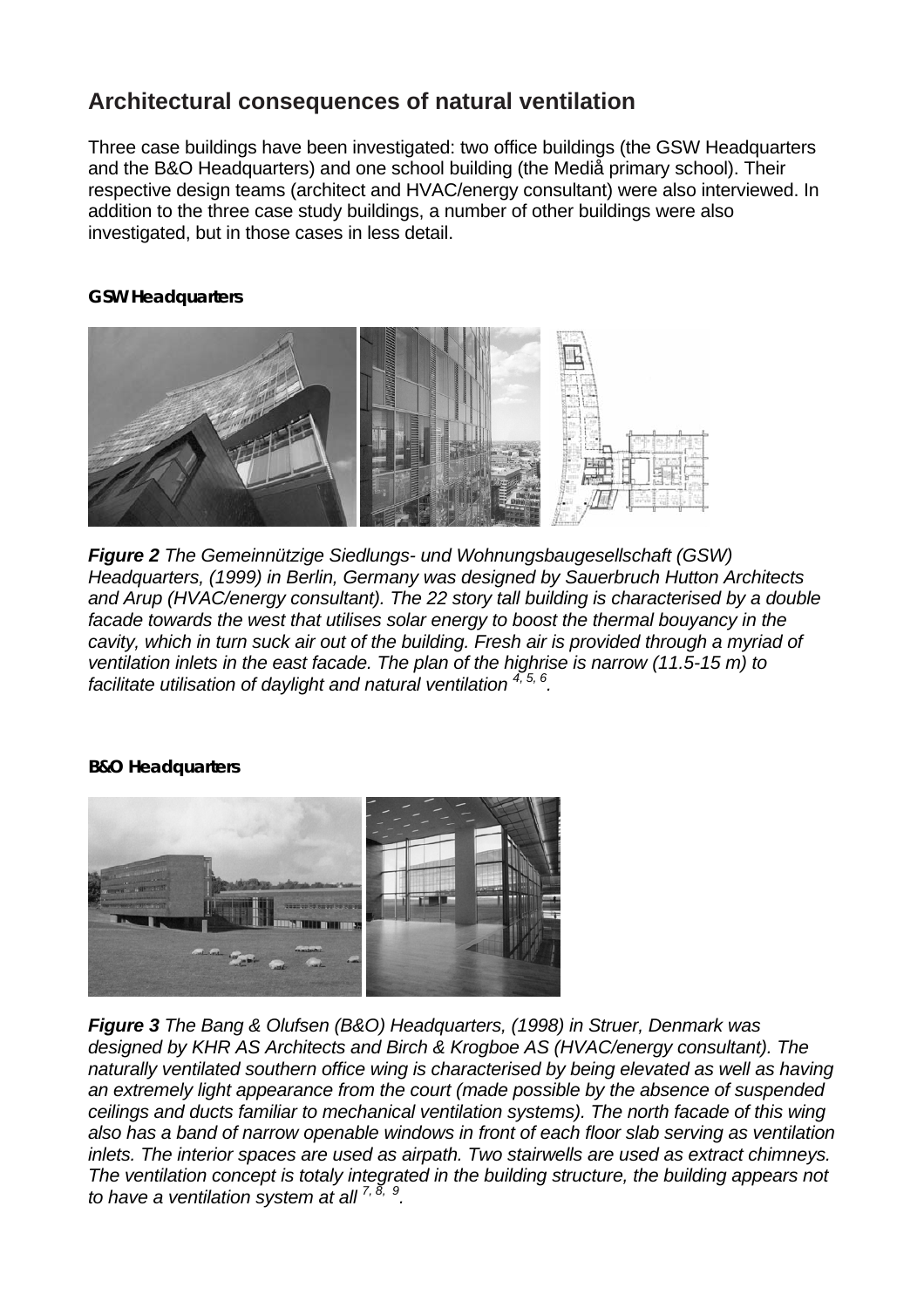## **Mediå School**



*Figure 4 The Mediå Primary School, (1998) in Grong, Norway was designed by Letnes Architects AS and VVS Planconsult AS (HVAC/energy consultants). The school is characterised with an exhaust chimney and a combined sunspace/extract chamber on the*  roof. The sunspace provides the classrooms with extra daylight, increases the thermal *buoyancy and enhances the efficiency of the recovered heat from the exhaust air. An embedded duct connected with an inlet tower provides fresh air into the interiors 10, 11[.](#page-8-8)* 

A natural ventilated building must be designed to get air in and out as well as to support a natural airflow through the interiors. The main architectural consequences are in short:

- o Ventilation openings for inlet(s) and outlet(s) in the building envelope
- o An internal layout, both in plan and section, that provide a low pressure drop air path from the inlet(s) to the outlet(s).

To elaborate on these two points, we have used a "checklist of architectural aspects" to structure the architectural consequences of natural ventilation in the three case buildings. The checklist consists of the following points: Site, Orientation and shape, Plan, Section, Façade, Ventilation elements, and Interior spaces.

## **Site**

A natural ventilation concept is based on the characteristics and potentials of the site. The most dominating driving force on the site (wind or buoyancy) is selected and utilised as effectively as possible. The ventilation concept is thus designed for the primary driving force (buoyancy in the case of Mediå School) or for both wind and buoyancy (like in the GSW Headquarters). The climatic conditions on the site also influence the design of the natural ventilation concept. Cold climates favour central ventilation inlets and outlets, as that is advantageous with regard to heat recovery and pre-heating of the ventilation air (e.g. Mediå Primary School). Local inlets and outlets may be applied in temperate climates (e.g. GSW and B&O Headquarters) where the risk of draught is lower. The investigation on the three case-study buildings indicated that their urban/rural response (to neighbouring buildings, streets/roads, the building typology at the site and so forth) and laws and regulations governed the design of their natural ventilation concepts to a great degree, especially in the initial design stages.

#### **Orientation and shape**

The orientation and overall shape of buildings utilising natural ventilation is less influenced/dictated by the natural ventilation concept than initially expected. Considerations related to the urban context and laws and regulations decided the orientation of the buildings to a far greater extent than did considerations to the natural ventilation concept.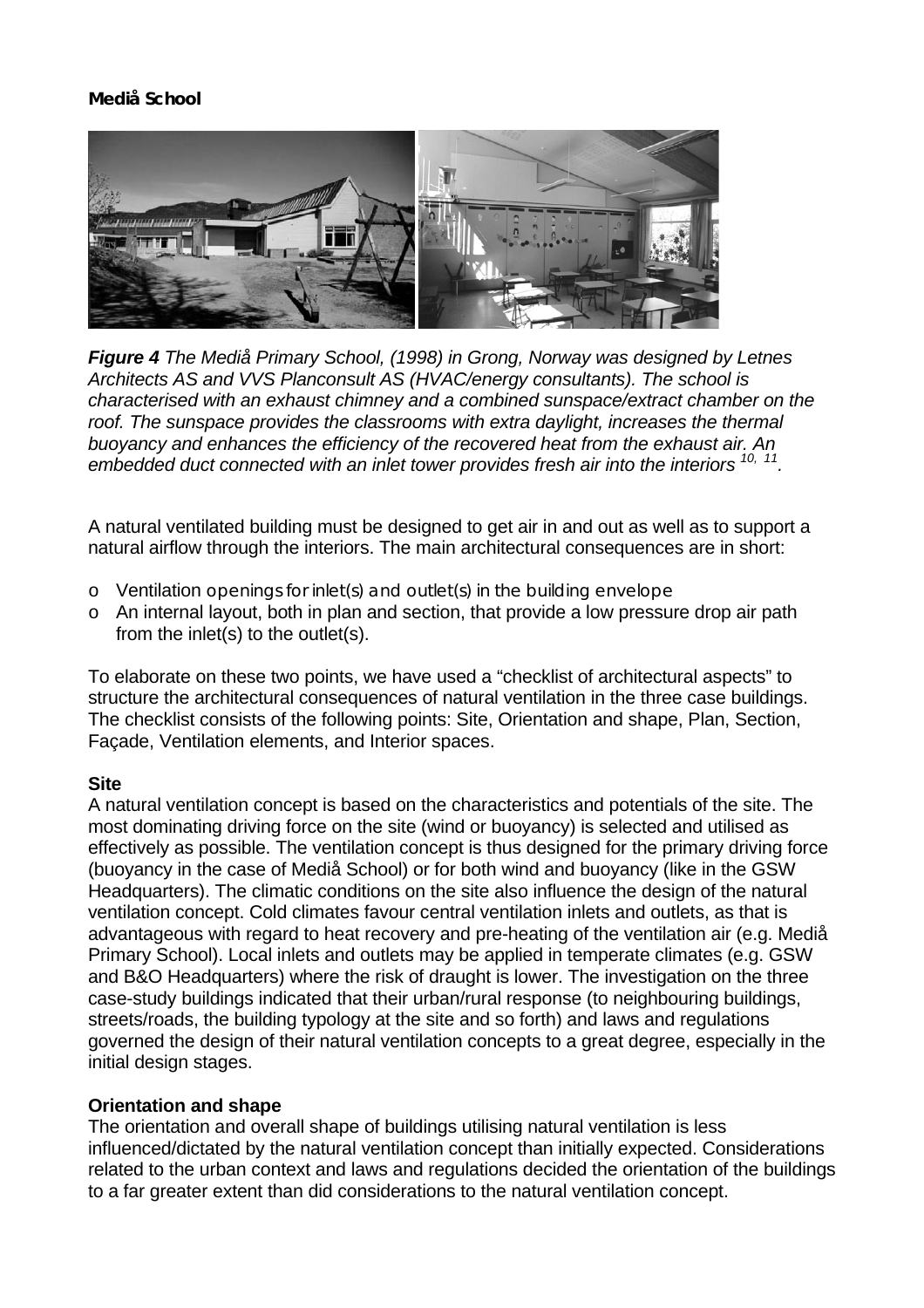Furthermore, the buildings investigated in this study show that the form of naturally ventilated buildings need not be shaped more aerodynamically than mechanically ventilated buildings. The greatest difference in terms of shape appears to be that the majority of naturally ventilated buildings are rather narrow (even though there are examples showing that naturally ventilated buildings can be designed as deep plan buildings). It can therefore not be said that natural ventilation dictates the shape of buildings; they can evolve into "any" shape.

Most characteristic ventilation elements associated with natural ventilation do influence the shape of the building, however. Characteristic ventilation elements located on the roof (chimneys, wind scoops and wind towers) influence the silhouette of the building like e.g. the wing on the GSW Headquarters. Solar chimneys as well as double facades and ventilation openings in the façade (GSW Headquarters) also influence the appearance of facades.

## **Plan**

The proportion of the plan of a naturally ventilated building must be shaped to facilitate natural airflow. This results most often in linear plans or in various atrium designs that can be effectively cross-ventilated (GSW and B&O Headquarters). The plan layout must further accommodate natural airflow from the inlet(s) to outlet(s) when stack and cross-ventilation are the applied ventilation principles. This is best achieved with an open plan layout, or a layout with fewest possible internal walls. Such layouts coincide well with utilisation of daylight and view to the outside, but may conflict with flexibility/use, as well as with fire and acoustics issues.

## **Section**

Utilisation of natural ventilation does not have any obvious architectural consequences in the section of buildings other than those associated with vertical air paths in stack-ventilation principles. Such a vertical air path with architectural consequences can typically be interior spaces stretching over several stories, like e.g. a lobby or a reception, or stairwells that are used as exhaust air paths and therefore must be connected openly with the spaces/stories served (like in the B&O Headquarters). Other examples of vertical air paths are chimneys and double façades serving all (or some) stories in a building (like in the GSW Headquarters). The roofs of low-rise buildings (or the top floor of taller buildings) utilising the stack ventilation principle can be sloped to accommodate a natural airflow up and out of the room, like in the classrooms of Mediå School.

## **Facade**

Ventilation openings constitute the greatest architectural consequences of natural ventilation in the façade. Local inlets and outlets, rather than central, affects the façade expression to the greatest extent, as they are distributed over the entire façade and need to cover a rather large area to avoid large pressure drops. The east façade of the GSW Headquarters, which has a lot of ventilation inlets, is a prime example of that. Centralised ventilation inlets are typically located in towers away from the building, and outlets are located on the roof and do consequently not affect the facades. The Mediå School is a representative example of that. Characteristic ventilation elements like chimneys (Lanchester Library, UK), solar chimneys (The Environmental Building, BRE, UK), and double facades (Deutsch Post Headquarters, Germany) are all integrated in the façade and therefore influence the façade expression.

## **Ventilation elements**

The most common characteristic elements of natural ventilation have architectural implications stretching from none to substantial. An embedded duct, most often used in low and medium rise buildings, has in itself no architectural implications, whereas wind scoops,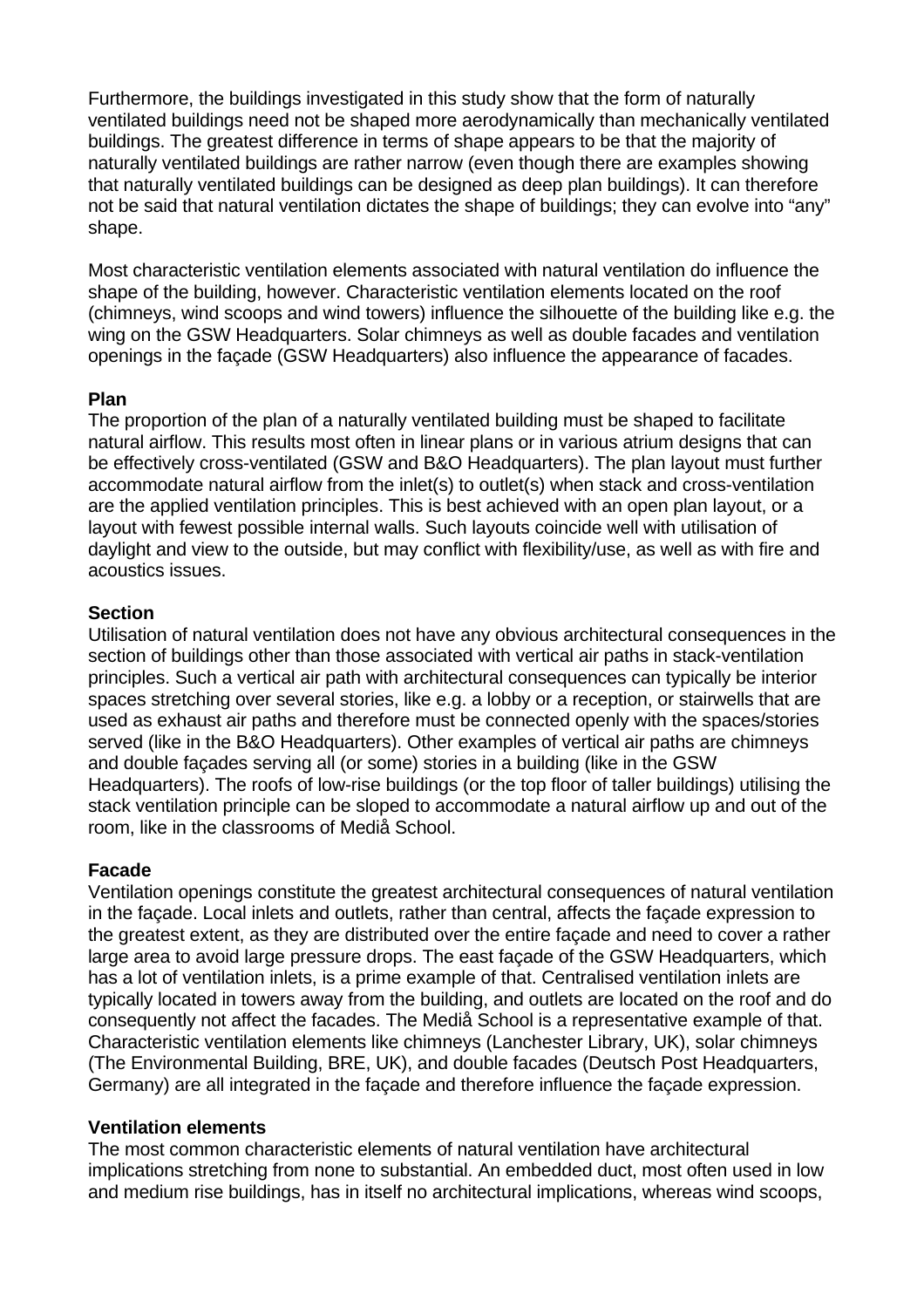wind towers and chimneys can have significant consequences for the silhouette of the building. Chimneys, most commonly utilised as ventilation extracts in low- and medium-rise buildings, seem to be most widespread in the UK. Double facades are most often used to facilitate natural ventilation in high-rise buildings by making it possible to open windows and use them as air path without severe draughts. The majority of naturally ventilated high-rise buildings are located in Germany, and a great deal of them is double façade designs like GSW Headquarters, debisHaus, Commerzbank Headquarters, Deutsche post Headquarters, MDR Zentrale, ARAG Headquarters, Deutsche Messe AG, and many others.

#### **Interior spaces**

The interiors of buildings utilising natural ventilation are designed to promote a natural airflow with minimal pressure drops. This usually results in open plan layouts or layouts where rooms and functions are openly connected with each other. As the various rooms double as an air path, they are "links" in what could be referred to as the "air path chain". Varying proportions and sizes of rooms depending on where in the *air path chain* the room is located is thus characteristic for the interiors of buildings utilising natural ventilation. An atrium or a tall lobby, as an example, form excellent stacks where exhaust air can rise and escape through the roof. Such spaces constitute, as an analogy, a combined "engine" and "plant room" as well as an exhaust air path. Such a *plant room* (an atrium or a tall lobby) is commonly the most exclusive space in the building, serving representation functions. The contrast to the plant room of a mechanical ventilation system housing fans and other air handling components, typically located in the basement or on the roof, is striking. The floorto-ceiling height is typically generous to accommodate a buffer zone over the breathing zone for stale and warm air. The rather narrow plans seen in many naturally ventilated buildings facilitate generously daylit spaces and good views to the exterior. Exposure of materials such as concrete, stone and brick to provide thermal mass also characterises the interior surfaces of many buildings utilising natural ventilation.

## **Architectural possibilities of natural ventilation**

The utilisation of natural airflow for ventilation provides architectural possibilities. This was expressed by Juan Lucas Young at Sauerbruch Hutton Architects, the project architect for the GSW Headquarters in Berlin:

*"In a way one thing led to the other. At some point the ventilation was pulling the idea of the high-rise, but the high-rise came also and helped create the ventilation concept. They where somehow two things that came together".* 

Ventilation of buildings can very roughly be simplified as 1) getting fresh air into the building from the outside, 2) directing the air through the interiors to provide them with fresh air and to pick up heat and pollutants on its way, and finally 3) getting the exhaust air out of the building. The three points are useful when attempting to sort out the architectural possibilities associated with natural ventilation.

The first and the third point; getting air into and out of the building, are manifested in ventilation openings in the building envelope (façade and roof). These can be accentuated in various ways, and they can be associated with various characteristic elements like e.g. a wind scoop and a double facade. The design and shaping of ventilation openings can represent an architectural possibility, but they can also be a challenge or a limitation for some designs. Commonly, the ventilation openings are very pronounced in the architectural expression of the building due to their location and size, especially those in the façade and in some cases also those on the roof. They are by implication considered as an important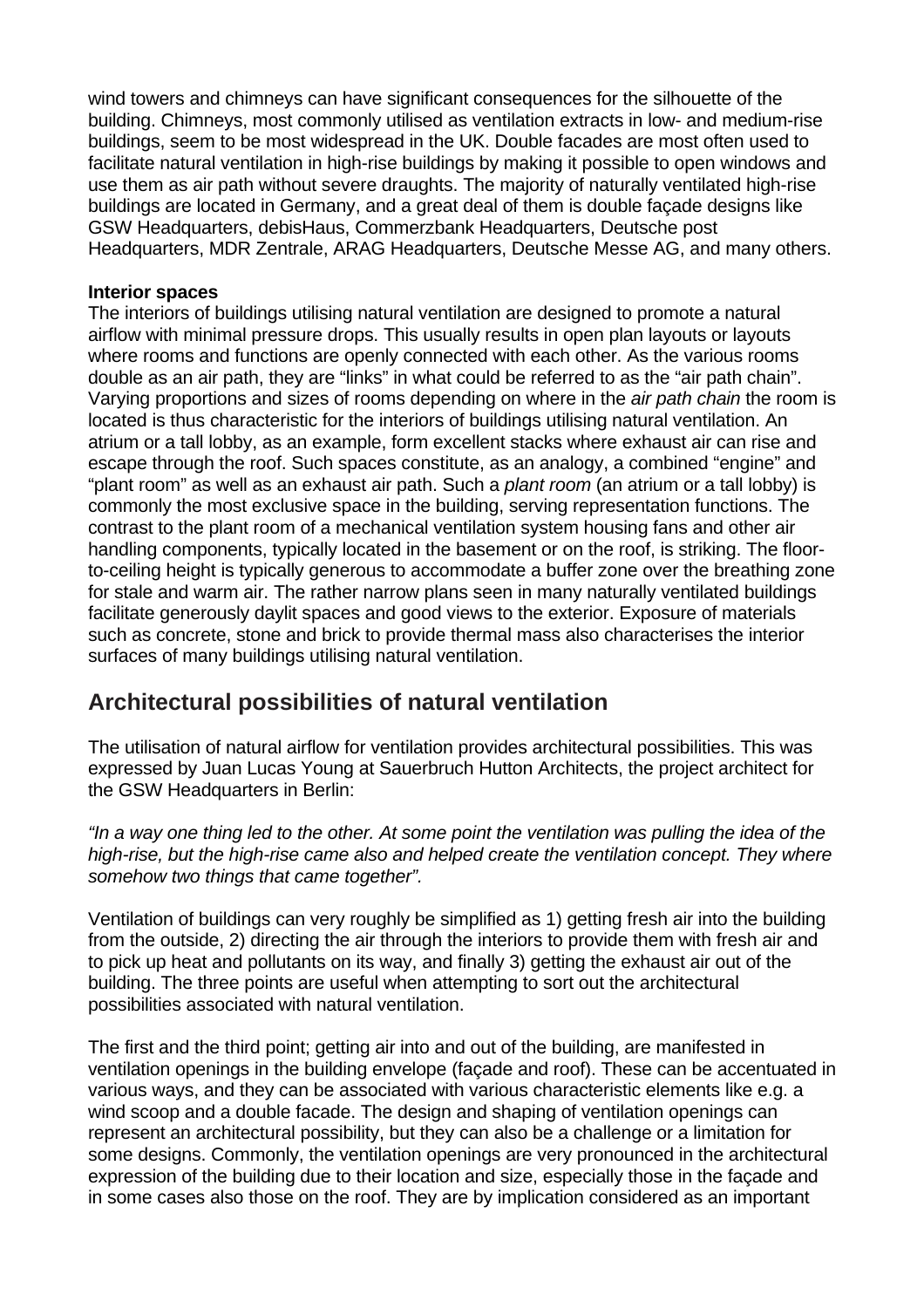architectural element. The building can further be shaped or designed in order to increase over and under pressure at designated locations on the building envelope where the ventilation openings are located. The administration building for the Deutsche Messe AG in Hanover, Germany is an example of this where a conscious build up of volumes increases the driving pressure created by wind at the areas in the building envelope where the ventilation openings are placed. The curved facades of both the Deutsche Post Headquarters in Bonn, Germany and the MDR-Zentrale in Leipzig, Germany are examples of the same where the building by virtue of its shape influences the driving pressure derived from wind. It is, however, most common that the characteristic ventilation elements, rather than the whole building, are designed to increase the driving pressure. The wing of the GSW Headquarters, the wind cowls of the B&O Headquarters and the wind towers of IONICA Headquarters in Cambridge, UK are examples of that.

The second point, directing the airflow through the interiors from the inlet opening(s) to the outlet opening(s), represents a great design challenge as the desire for minimal pressure drop for optimal utilisation of the natural driving pressure (from the ventilation point of view) can conflict with the functional needs and requirements of the users of the building. This especially applies for natural ventilation concepts based on cross- and stack ventilation principles where the air paths are much longer than those in single-sided ventilation principles. This challenge involves at the same time substantial architectural possibilities for the organisation and the shaping of the interior spaces in particular, and the overall shaping of the building in general. The possibilities for the interior spaces derive from the fact that the various rooms form links in the "chain of the airflow path", stretching from inlet to outlet. Depending on a room's location in the airflow path, different size, proportion, floor-to-ceiling height and so forth is desired from a ventilation point of view. The architectural possibilities that can be derived from this comprise issues related to spatial experience and quality in the interior spaces (volumes, proportions, floor-to-ceiling height) as well as the spatial connections and rhythm of spaces with differing expressions and qualities along the airflow path.

The ventilation principle and the organization of the interior spaces produce new reasons as well as arguments for buildings to assume certain forms and proportions (e.g. GSW Headquarters, B&O Headquarters, Commerzbank Headquarters, Deutsche Post Headquarters and Jean Marie Cultural Centre). The shape of most naturally ventilated buildings have in common that they can utilise daylight in practically all interior spaces, and accommodate view to and contact to the exterior from virtually every spot inside the building. The headquarters of GSW and B&O are prime examples of that. The avoidance of large ventilation plants with belonging components and vertical and horizontal ductworks may in itself result in architectural possibilities and a greater freedom in the design $^{12}$ .

4 Intelligente Architektur 21, Zeitschrift für Architektur, Gebäudetechnik und Facility Management, Februar 2000, pp. 29-41.

<sup>1</sup> Heiselberg, P. (ed.) (2002) *Principles of Hybrid Ventilation*, Aarhus University Centre, Denmark.

<sup>2</sup> CIBSE Application Manual AM13 (2000) *Mixed Mode Ventilation*, The Chartered Institution of Building Services Engineers, London.

<sup>3</sup> CIBSE Application Manual AM10 (1997) *Natural venitlation in non-domestic buildings*, The Chartered Institution of Building Services Engineers, London.

<sup>5</sup> Brown, D. J. (2000) *The Arup Journal (Millennium issue 3)*, Vol. 35 No.2 Ove Arup Partnership Ltd, London.